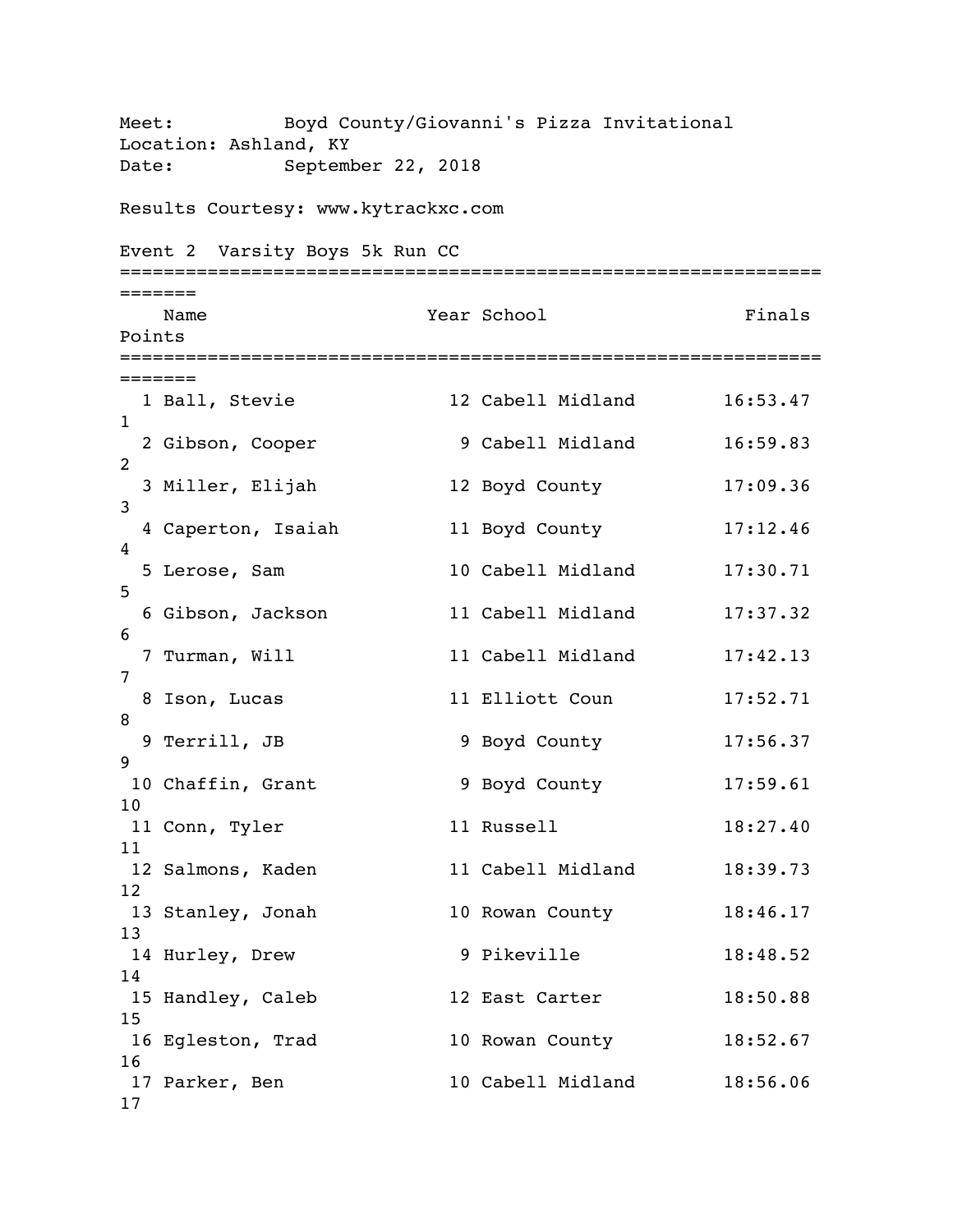| 18       | 18 Keathley, Rylan                    | 8 Pikeville                        | 18:56.87             |
|----------|---------------------------------------|------------------------------------|----------------------|
|          | 19 Lin, Jason                         | 10 Pikeville                       | 19:00.08             |
| 19       | 20 Mckenna, Carter<br>21 Brock, Gavin | 10 Cabell Midland<br>9 Boyd County | 19:01.83<br>19:02.68 |
| 20       | 22 Goodman, Jared                     | 11 Russell                         | 19:08.89             |
| 21<br>22 | 23 Pridemore, Elijah                  | 10 Russell                         | 19:16.64             |
| 23       | 24 Green, Eric                        | 11 Pikeville                       | 19:33.78             |
| 24       | 25 Sabotchick, Nolan                  | 12 Russell                         | 19:41.05             |
|          | 26 Ashworth, Jacob                    | 11 Cabell Midland                  | 19:44.55             |
|          | 27 Crawford, Jake                     | 11 Boyd County                     | 19:45.46             |
| 25       |                                       |                                    |                      |
| 26       | 28 Smart, Aaron                       | 9 Rowan County                     | 19:49.51             |
|          | 29 Dauber, Joshua                     | 12 Cabell Midland                  | 19:49.75             |
|          | 30 Knupp, Richie                      | 12 Russell                         | 19:51.54             |
| 27       |                                       |                                    |                      |
|          | 31 Giles, Curtis                      | 11 East Carter                     | 19:54.13             |
| 28       |                                       |                                    |                      |
|          | 32 Powell, Joseph                     | 10 Greenup County                  | 19:59.52             |
|          | 33 Twigg, Dameon                      | 10 Russell                         | 20:00.96             |
| 29       | 34 Wait, George                       | 8 Cabell Midland                   | 20:03.76             |
|          | 35 French, Dylan                      | 11 Dawson-Bryan                    | 20:13.69             |
|          | 36 Booher, Harrison                   | 11 Pikeville                       | 20:18.14             |
| 30       |                                       |                                    |                      |
|          | 37 Donahoe, Hunter                    | 12 Spring Valley                   | 20:23.09             |
| 31       |                                       |                                    |                      |
| 32       | 38 Whitt, Gavin                       | 10 Elliott Coun                    | 20:26.67             |
| 33       | 39 Swofford, Adam                     | 11 Pikeville                       | 20:27.55             |
|          | 40 Huffman, Jaden                     | 9 Cabell Midland                   | 20:29.86             |
| 34       | 41 Maze, Jaysten                      | 9 Rowan County                     | 20:33.30             |
| 35       | 42 Harrison, Logan                    | 11 Russell                         | 20:38.17             |
| 36       | 43 Smith, Waylon                      | 9 Boyd County                      | 20:39.29             |
| 37       | 44 Ingles, Jayson                     | 7 Rowan County                     | 20:40.81             |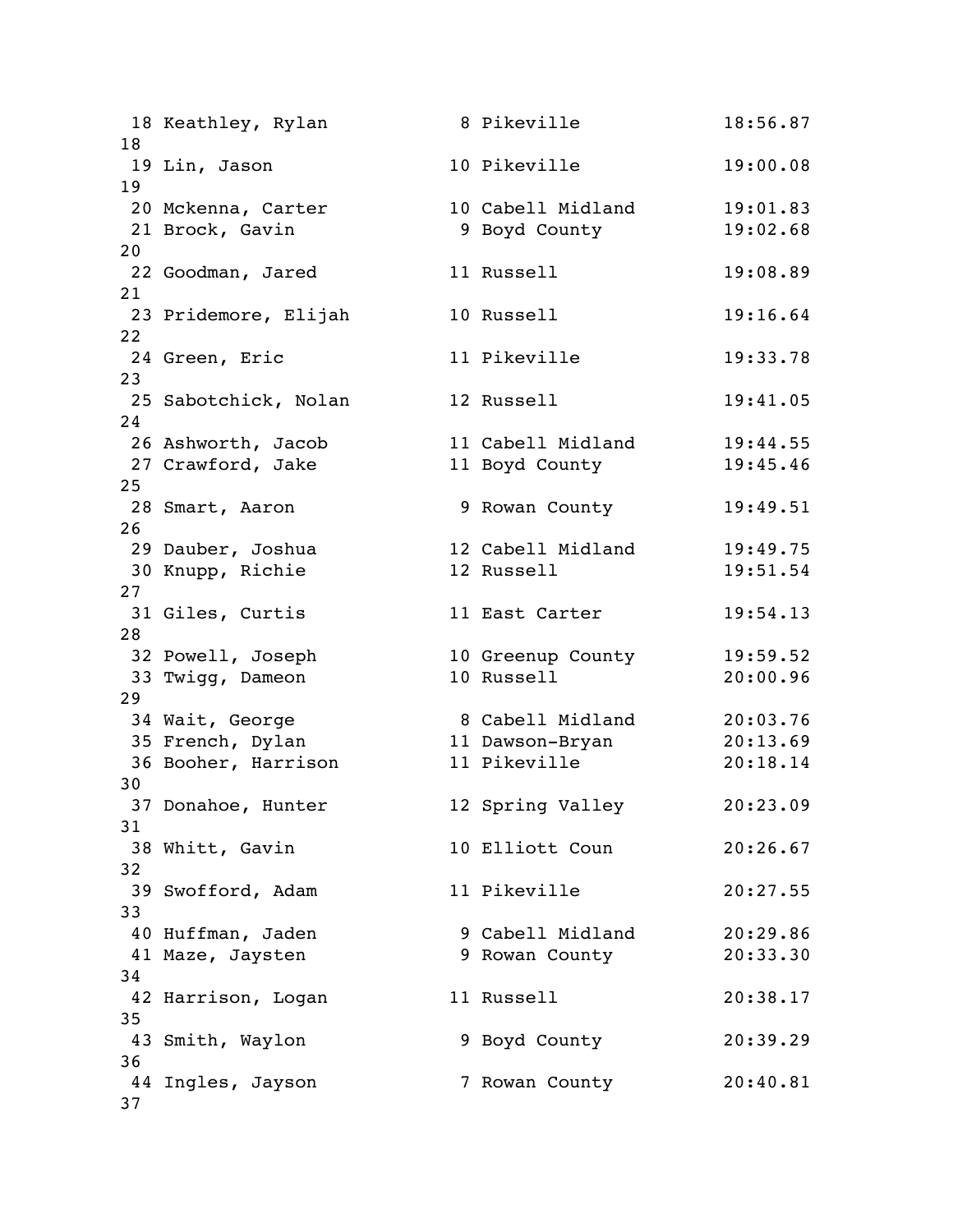|    | 45 Kidwell, Carson     |  | 11 Russell        | 20:43.31 |  |  |
|----|------------------------|--|-------------------|----------|--|--|
|    | 46 Adams, Bryce        |  | 9 Boyd County     | 20:45.34 |  |  |
|    | 47 Sparks, Jeffrey     |  | 9 Dawson-Bryan    | 20:46.60 |  |  |
|    | 48 Monteville, Spencer |  | 12 Spring Valley  | 20:47.52 |  |  |
| 38 |                        |  |                   |          |  |  |
|    | 49 Blower, Andrew      |  | 11 Cabell Midland | 20:51.94 |  |  |
|    | 50 Ammons, Joe         |  | 10 Rowan County   | 20:55.30 |  |  |
| 39 |                        |  |                   |          |  |  |
|    | 51 Sullivan, Jack      |  | 11 Boyd County    | 21:04.76 |  |  |
|    | 52 Tolliver, Derek     |  | 12 Raceland       | 21:11.24 |  |  |
| 40 |                        |  |                   |          |  |  |
|    | 53 Winters, Colby      |  | 10 Boyd County    | 21:18.93 |  |  |
|    | 54 Hester, Kole        |  | 10 Russell        | 21:25.76 |  |  |
|    | 55 Wilson, Chase       |  | 10 Elliott Coun   | 21:25.84 |  |  |
| 41 |                        |  |                   |          |  |  |
|    | 56 Kissell, Cody       |  | 11 Fleming County | 21:29.69 |  |  |
| 42 |                        |  |                   |          |  |  |
|    | 57 Bolin, Spencer      |  | 10 Morgan County  | 21:32.41 |  |  |
|    | 58 Hogsten, Connor     |  | 11 Raceland       | 21:33.34 |  |  |
| 43 |                        |  |                   |          |  |  |
|    | 59 Ferguson, Luke      |  | 11 Dawson-Bryan   | 21:46.01 |  |  |
|    | 60 Thacker, George     |  | 9 Rowan County    | 21:47.39 |  |  |
| 44 |                        |  |                   |          |  |  |
|    | 61 Stevenson, Reece    |  | 10 Spring Valley  | 21:55.68 |  |  |
| 45 |                        |  |                   |          |  |  |
|    | 62 Castle, Grant       |  | 11 Paintsville    | 21:57.09 |  |  |
|    | 63 Adkins, Josh        |  | 11 Cabell Midland | 22:02.68 |  |  |
|    | 64 Brown, Cody         |  | 7 Greenup County  | 22:03.03 |  |  |
|    | 65 Levi, Peyton        |  | 10 Cabell Midland | 22:03.68 |  |  |
|    | 66 Bame, Zeb           |  | 11 Russell        | 22:19.00 |  |  |
|    | 67 Kuhn, Colton        |  | 11 Dawson-Bryan   | 22:25.76 |  |  |
|    | 68 Holtsclaw, Zachary  |  | 11 East Carter    | 22:28.03 |  |  |
| 46 |                        |  |                   |          |  |  |
|    | 69 Ison, John          |  | 12 Elliott Coun   | 23:10.77 |  |  |
| 47 |                        |  |                   |          |  |  |
|    | 70 Marcum, Tyler       |  | 9 Cabell Midland  | 23:12.70 |  |  |
|    | 71 Madden, Ashton      |  | 15 Russell        | 23:26.84 |  |  |
|    | 72 Copley, Wade        |  | 10 Pikeville      | 23:38.05 |  |  |
| 48 |                        |  |                   |          |  |  |
|    | 73 Corey, Braidon      |  | 9 Boyd County     | 23:42.07 |  |  |
|    | 74 Havens, Kye         |  | 8 Morgan County   | 23:42.72 |  |  |
|    | 75 Morris, Bryce       |  | 12 Cabell Midland | 23:43.46 |  |  |
|    | 76 Horton, Jonathan    |  | 11 East Carter    | 23:45.48 |  |  |
| 49 |                        |  |                   |          |  |  |
|    | 77 Bailey, Justin      |  | 9 Cabell Midland  | 23:46.78 |  |  |
|    | 78 Patrick, Cameron    |  | 12 Morgan County  | 23:47.54 |  |  |
|    | 79 Jeffers, Adam       |  | 9 Spring Valley   | 23:55.38 |  |  |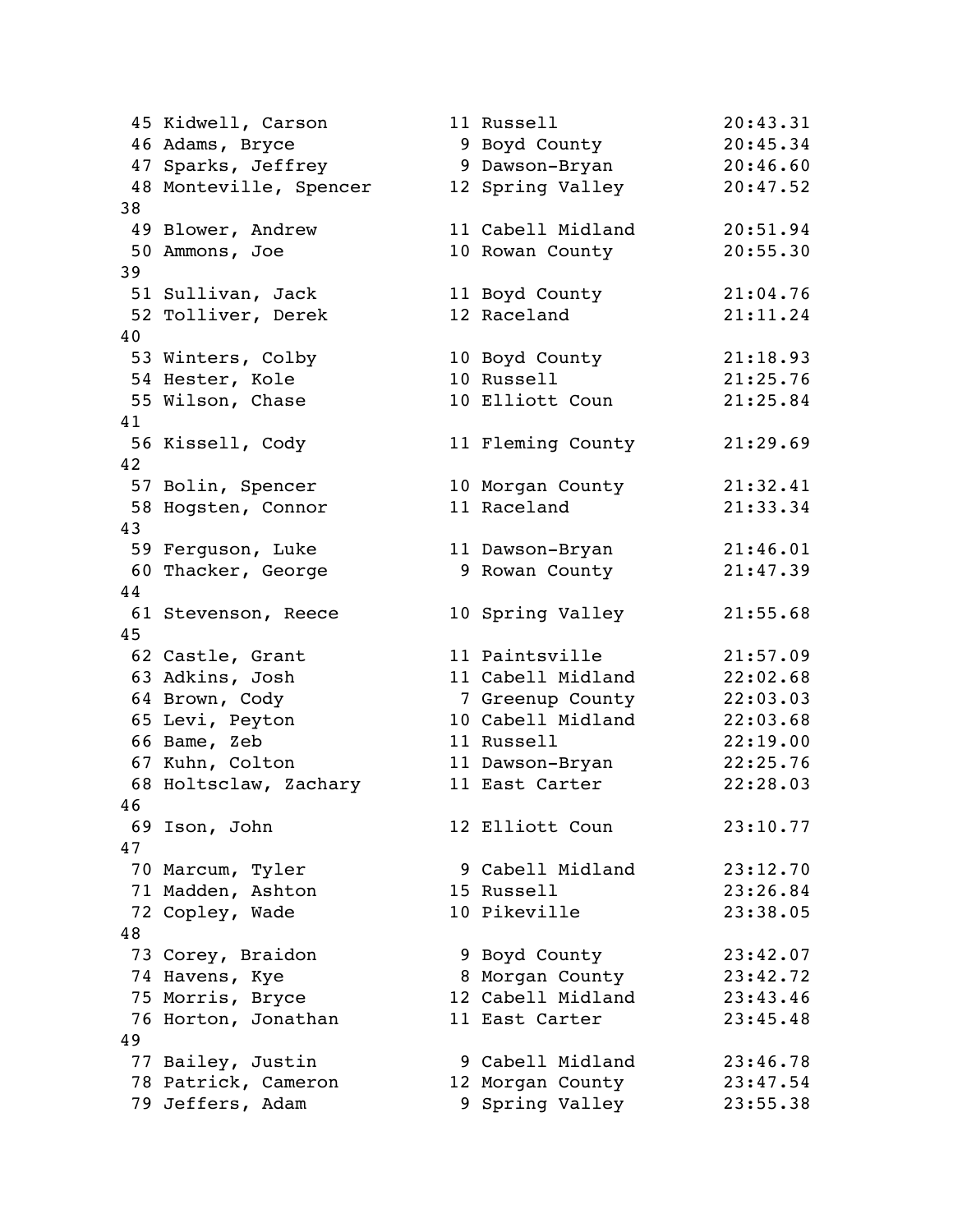| 50 |                             |                   |          |
|----|-----------------------------|-------------------|----------|
|    | 80 Mckinney, Jack           | 11 Cabell Midland | 24:03.01 |
|    | 81 Mabry, Chad              | 9 Rowan County    | 24:07.45 |
|    | 82 Brammell, Blaine         | 7 East Carter     | 24:10.19 |
| 51 |                             |                   |          |
|    | 83 Perkins, Bryce           | 10 Boyd County    | 24:13.48 |
|    | 84 Elswick, Spencer         | 9 Boyd County     | 24:13.77 |
|    | 85 Thornsberry, Chase       | 11 Raceland       | 24:16.59 |
| 52 |                             |                   |          |
|    | 86 Aberdelgaber, Yousef     | 12 Cabell Midland | 24:25.89 |
|    | 87 Justice, Andrew          | 9 Pikeville       | 24:28.38 |
|    | 88 Harper, Eian             | 11 Spring Valley  | 24:36.27 |
| 53 |                             |                   |          |
|    | 89 Watts, Ty                | 10 Cabell Midland | 24:43.50 |
|    | 90 Harless, Tyler           | 10 Russell        | 25:10.60 |
|    | 91 Brown, Elijah            | 8 Greenup County  | 25:13.97 |
|    | 92 Copeland, Stephen        | 7 East Carter     | 25:15.91 |
| 54 |                             |                   |          |
|    | 93 Castle, Dakota           | 9 Paintsville     | 25:43.27 |
|    | 94 Campbell, Peyton         | 8 Pikeville       | 25:58.73 |
|    | 95 Hurst, Noah              | 10 Fleming County | 26:02.34 |
| 55 |                             |                   |          |
|    | 96 Lawson, Aaron            | 8 Paintsville     | 26:12.58 |
|    | 97 Wellman, Braden          | 8 Raceland        | 26:45.59 |
| 56 |                             |                   |          |
|    | 98 Morgan, Aidan            | 12 Morgan County  | 27:06.16 |
|    | 99 Johnson, Darren          | 12 Spring Valley  | 27:12.70 |
| 57 |                             |                   |          |
|    | 100 Hoopes, Ian             | 10 Cabell Midland | 27:15.63 |
| 58 | 101 Carrera-Vebber, Ezekiel | 11 Fleming County | 27:23.28 |
|    | 102 Roe, Blake              | 10 Elliott Coun   | 27:24.02 |
| 59 |                             |                   |          |
|    | 103 Garrison, Corbin        | 11 Pikeville      | 27:41.55 |
|    | 104 Giles, Eli              | 7 East Carter     | 28:38.86 |
| 60 |                             |                   |          |
|    | 105 Fannin, Caleb           | 10 Fleming County | 29:03.50 |
| 61 |                             |                   |          |
|    | 106 Johnson, Trevor         | 10 Raceland       | 29:12.97 |
| 62 |                             |                   |          |
|    | 107 Shultz, Gage            | 9 Teays Valley    | 33:05.97 |
|    | 108 Dehart, Calvin          | 9 Fleming County  | 39:30.21 |
| 63 |                             |                   |          |

Team Scores

================================================================ =================